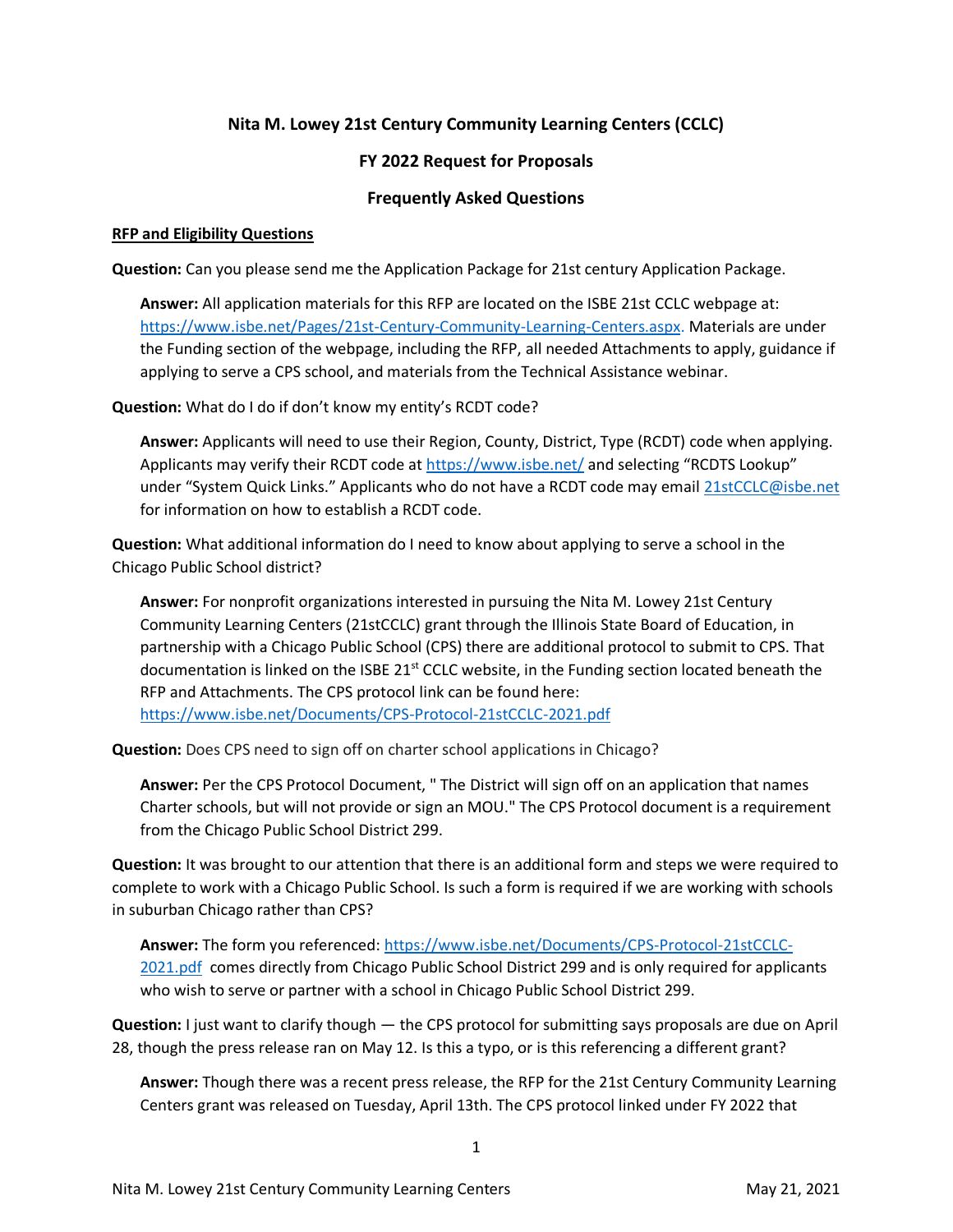you've included in your email is the document for the current RFP, due May 28, 2021. More nuanced questions about the CPS protocol should be directed to the contact in the document, as that comes directly from Chicago Public School District 299.

**Question:** Where can I find additional information and resources about the 21<sup>st</sup> CCLC program in Illinois including information provided in the Technical Assistance Webinar?

Answer: Illinois resources about the 21<sup>st</sup> CCLC program are located or linked on the ISBE 21st CCLC webpage: [https://www.isbe.net/Pages/21st-Century-Community-Learning-Centers.aspx.](https://www.isbe.net/Pages/21st-Century-Community-Learning-Centers.aspx) These include resources connected to this RFP such as the Technical Assistance Webinar recording and slides (under Funding), links to the Federal regulations and guidance as well as the Illinois State Plan (under Program Information), as well as additional information for current grantees.

**Question:** I have missed the date to announce my intent to apply for this grant. Is that likely to be an issue? Can I post it on our school website immediately, even though the grant is due in about 29 days?

**Answer:** Per page 25 of the RFP, "Notification to the community can be made concurrent with proposal submission." In other words, it is permissible for the notice to overlap with the application process, we do just recommend that is posted as soon as possible and ensure that it remains posted for the required length of time. Documentation of the posting should be retained because, if funded, that information may be requested by ISBE.

**Question:** What is the total amount of funding available for this RFP?

**Answer:** Per page 34 of the RFP, "For purposes of compliance with Section 511 of P.L. 101-166 (the "Stevens Amendment"), applicants are advised that 100 percent of the funds for this program are derived from federal sources. The total amount of federal funding involved is \$10 million."

**Question:** Are previously funded applicants are defined as those who are participants of cohort 13, 15, 19 or 21? Do any sites funded prior to cohort 13 need to be addressed in the proposal or would entities serving students in a prior cohort be considered "new" applicants?

**Answer:** Previously funded applicants are considered entities that currently have active 21<sup>st</sup> CCLC grant(s) in Illinois. Currently, active grantees have grants awarded in FY13, FY15, FY19, or FY21. If an entity was awarded a 21<sup>st</sup> CCLC grant in a prior cohort that is not active, they are considered a new applicant for the purposes of this RFP.

**Question:** We are a municipal entity interested in applying for the 21st Century Community Learning Centers grant in collaboration with several local school districts. I just wanted to confirm that government entities are considered community organizations per the RFP and if so, would we need our own RCDT code or would we utilize those of our partner schools?

**Answer:** All public and private entities are eligible to apply; therefore, municipal or government entities would be eligible. If a municipal entity will be applying for the grant, they would need to use their own RCDT code. More information can be found on page 1 of the RFP regarding locating or applying for a RCDT code and eligible entities.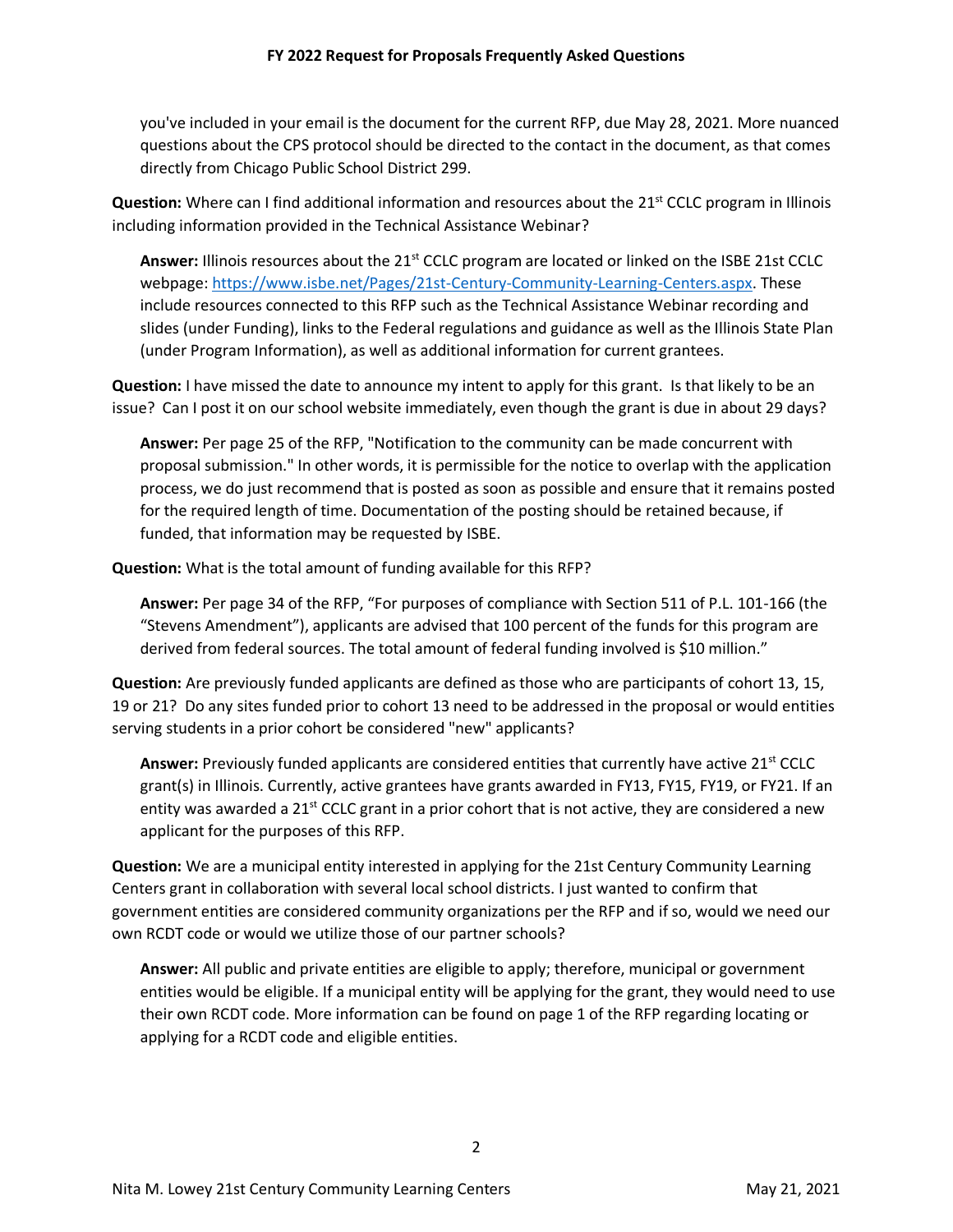**Question:** Are there any additional considerations that non-LEA entities need to consider when applying for a 21<sup>st</sup> CCLC grant?

**Answer:** All public and private entities should consider a few items, per page 3 of the RFP, "An applicant cannot propose to serve any school already receiving services under a 21st CCLC grant. As such, applications that propose services to schools that are currently being served by another 21st CCLC grant will not be funded. A list of schools currently receiving services is posted at [https://www.isbe.net/Documents/schools\\_served.pdf.](https://www.isbe.net/Documents/schools_served.pdf)" Additionally, non-LEA applicants should review the collaboration requirements that are listed on page 13 of the RFP.

**Question**: All of the schools in the area that we are targeting are receiving services under a 21st CLC grant. However, we would not be offering services AT schools, but rather would be serving students and families FROM these schools at a community-based site. Are we still able to propose to serve those students?

**Answer:** Students and families from a school who are currently being served under a 21<sup>st</sup> CCLC grant, no matter the location at which they are served, are not eligible to be served under a new 21st CCLC grant application. A list of schools currently being served is posted at [https://www.isbe.net/Documents/schools\\_served.pdf](https://www.isbe.net/Documents/schools_served.pdf)

**Question:** Are special education cooperatives are eligible to apply for the 21<sup>st</sup> CCLC grant?

**Answer:** Per page 1 of the RFP, all "public and private entities or a consortium of two or more such agencies, organizations, or entities are eligible to apply." More information about eligibility and application information begins with page 1 of the RFP.

**Question:** What is different between the FY2022 RFP and prior year's RFPs?

**Answer:** In addition to a difference in available funding, the priority points for this RFP have been allocated differently. Information about the priority points begins on page 11 of the RFP.

**Question:** Is it permitted for one applicant to submit two separate applications for serving different student populations within the same school district, such as one program to serve the district's elementary school students and the other program to serve the same district's middle school students?

**Answer:** Yes, an entity is permitted to submit multiple applications. Per page 3 of the RFP, "Applicant Status: Applicants may submit multiple proposals in response to this NOFO/RFP. Applicants are advised to review the specifications and proposal requirements. All proposals will be entered into the same competition for 21st CCLC funds." Entities are permitted to submit applications that serve the same district, the limitation is on serving the same schools. Page 3 of the RFP indicates that "...applications that propose services to schools that are currently being served by another 21st CCLC grant will not be funded"

**Question:** I wanted to just confirm that schools/districts are only eligible if 40 percent of the district and/or school qualifies for free and reduced lunch (noted on page 3).

**Answer:** Per page 3 of the RFP, "The law requires that 21st CCLC awards be granted only to applicants that will primarily serve students who attend schools with a high concentration of students from low-income families (defined as not less than 40 percent of the students being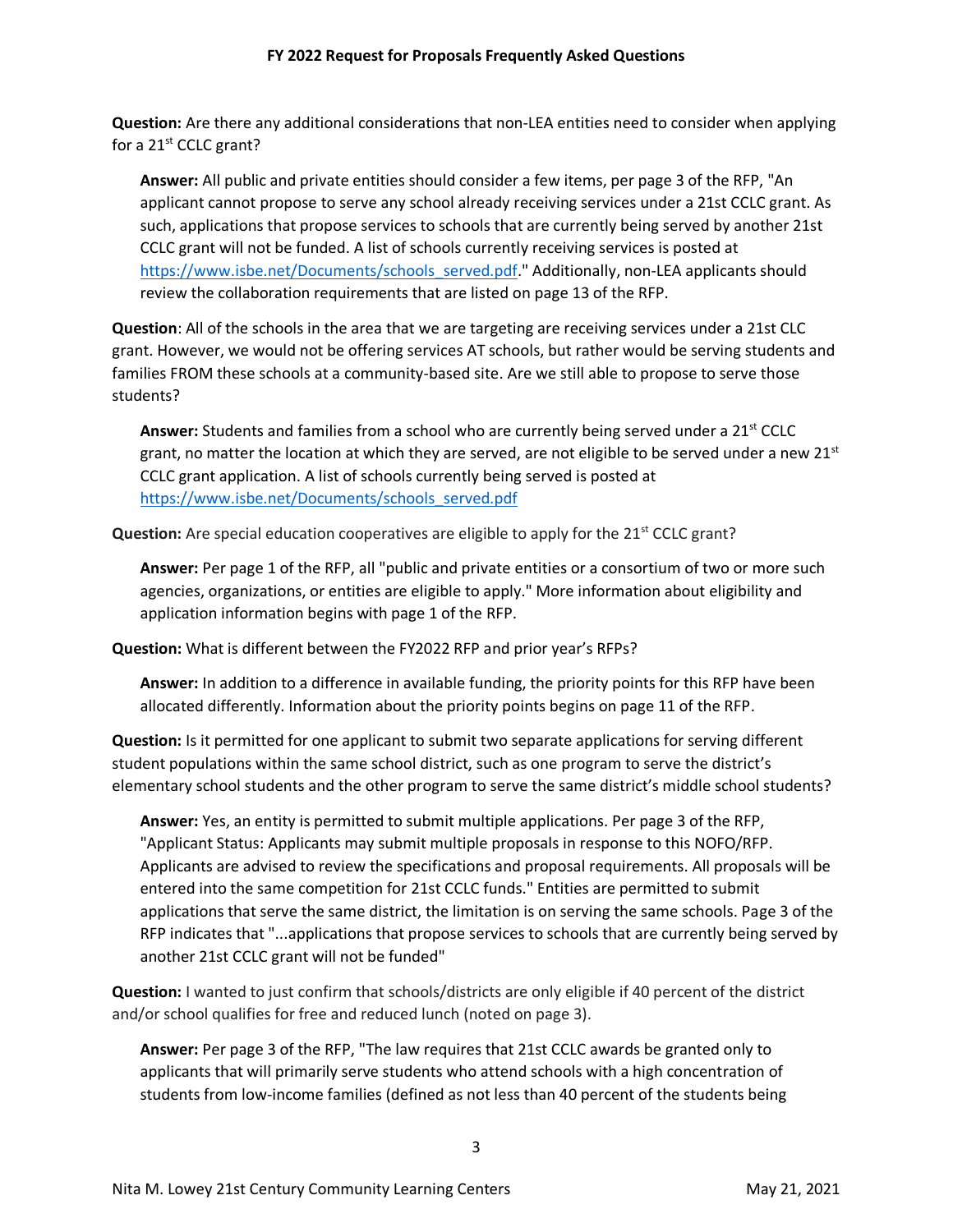eligible for free or reduced-price meals)." So you are correct about the 40% threshold, however please note that is looked at on the school level, not the entire district.

**Question:** We are a private school interested in applying. I see that the RFP indicates, "Program will target students who attend schools eligible for school-wide programs under Title I." Private schools are not eligible for school-wide programs under Title I. Do we meet this criteria by consulting with the Title I eligible LEA and inviting public school enrolled children to participate?

**Answer:** The Population to be Served is described on page 3 of the RFP, "The law requires that 21st CCLC awards be granted only to applicants that will primarily serve students who attend schools with a high concentration of students from low-income families (defined as not less than 40 percent of the students being eligible for free or reduced-price meals)." That same section continues to say, "To this end, each applicant must propose to serve high poverty schools or schools eligible for schoolwide programs." Since private schools are not eligible for schoolwide programs under Title 1, the low income rate of the schools to be served in the grant will be used to determine eligibility. Offering services to public school students is a requirement of the grant but those students would not be calculated into the low-income rate of the school on the application.

**Question:** Is the application due on May 28th for the grant to be used beginning in the fall of 2021?

**Answer:** Per page 5 of the RFP, "The grant period will begin no sooner than July 1, 2021 and will extend from the execution date of the grant until June 30, 2022. Successful applicants may reapply via continuing application for up to four additional years (i.e., FYs 2023, 2024, 2025, and 2026)". Additionally, on page 5 of the RFP, "Proposals must be received by mail no later than May 28, 2021, at 5:00 pm." Directions for submission are also located on page 5 of the RFP.

**Question:** In addition, is there guidance in the grant that states if an applicant was funded for 10 years, they will not be approved?

**Answer:** There is nothing in the grant requirements that provide a cap at 10 years - there's no lifetime limit on service of a site. However, page 10 of the RFP does state, "An applicant cannot propose to serve any school already receiving services under a 21st CCLC grant. As such, applications that propose services to schools that are currently being served by another 21st CCLC grant will not be funded."

**Question:** Is our district eligible to apply for the 21<sup>st</sup> Century Community Learning Centers grant?

**Answer:** Eligibility requirements for the 21st CCLC grant are located on pages 1-6 of the RFP. In general, yes , school districts are an eligible applicant. Per page 1 of the RFP, "Public and private entities, including Local Education Agencies (LEAs) such as public school districts...and other public and private entities or a consortium of two or more such agencies, organizations, or entities are eligible to apply." Page 3 of the RFP does discuss the Population to be Served as, "The law requires that 21st CCLC awards be granted only to applicants that will primarily serve students who attend schools with a high concentration of students from low-income families (defined as not less than 40 percent of the students being eligible for free or reduced-price meals)." Again, additional eligibility information can be found in the RFP on pages 1-6.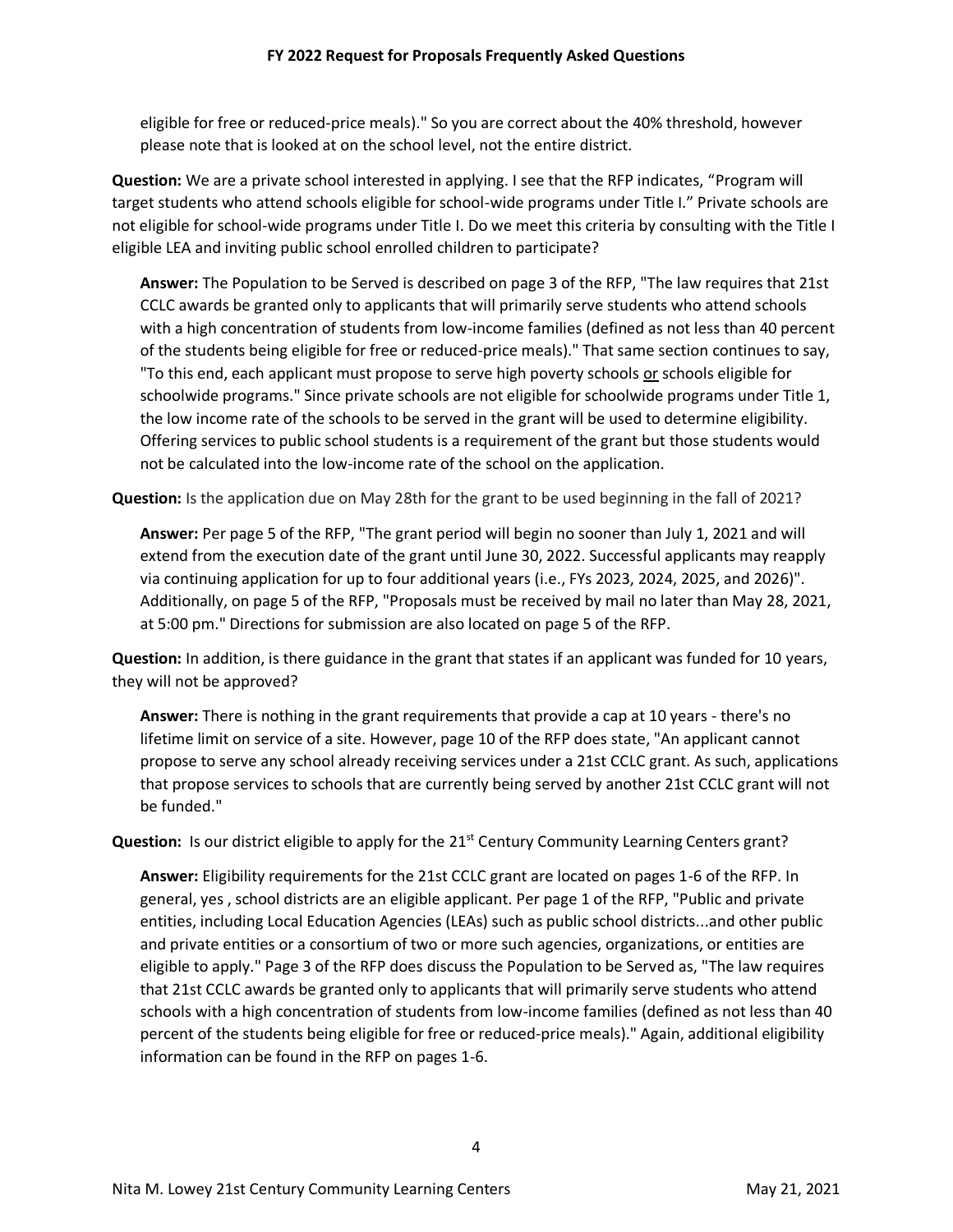#### **Proposal Submission**

**Question:** Given that fact that mail has been delayed significantly in some areas during COVID, will grantees still not be considered for funding even if they mail their application 5-7 days in advance of May 28th? Can applications be sent via FedEx?

**Answer:** Per page 5 of the RFP, "It is advised to use certified mail with guaranteed delivery date and a return receipt requested. Late proposals will not be accepted." Applicants may use whatever type of mail or parcel delivery method they feel most comfortable with to ensure that applications are received in the ISBE office by 5pm on May 28, 2021.

#### **Question:** Are electronic signatures acceptable?

**Answer:** For the purpose of this RFP, electronic signatures will be accepted. All parties must consent to the use of their signature electronically. The signator should use a secured, authenticated system, such as Docusign, Adobe, PandaDoc, etc. If awarded, entities will have 45 days from notification of grant award to submit all required application materials with original signatures to ISBE or risk forfeiture of award.

**Question:** Where can I find the forms required to be submitted with the application including the Uniform Application for State Grant Assistance and the Public and Private School Consultation forms?

**Answer:** Forms required to be submitted with the application are posted on ISBE's 21st CCLC webpage [\(https://www.isbe.net/Pages/21st-Century-Community-Learning-Centers.aspx\)](https://www.isbe.net/Pages/21st-Century-Community-Learning-Centers.aspx) as part of the "FY 2022 21st CCLC RFP Attachments" PDF. The FY 2022 RFP Attachments are located directly under the link to the FY 2022 RFP document in the Funding section of the webpage. Additionally, a checklist of all required components to be submitted is located in the RFP beginning on page 36.

**Question:** Would it be possible to receive a version of the RFP pdf that is not password protected? Applicants cannot extract pages and send to relevant parties for signatures with it being password protected.

**Answer:** The PDFs of the RFP and the RFP Attachments will only be shared in the format that they are posted on the ISBE 21st CCLC website since they are official components of the grant application. Entities will need to find another way to collect signatures on individual documents.

**Question:** Can you clarify where we need to indicate that we are submitting a joint application with an LEA?

**Answer:** Per page 2 of the RFP, "A consortium of two or more eligible applicants may apply as coapplicants by submitting a joint proposal. An administrative agent must be designated foreach proposal." First it needs to be determined who the administrative (fiscal agent) will be as they will be the lead applicant on the application, co-applicants are then indicated on the Program Summary form which is located in the RFP Attachments document. Please note, if the school you are considering serving is located within the Chicago Public School District there are additional protocol which CPS requires applicants to follow. Those are located on the ISBE 21st website under Funding.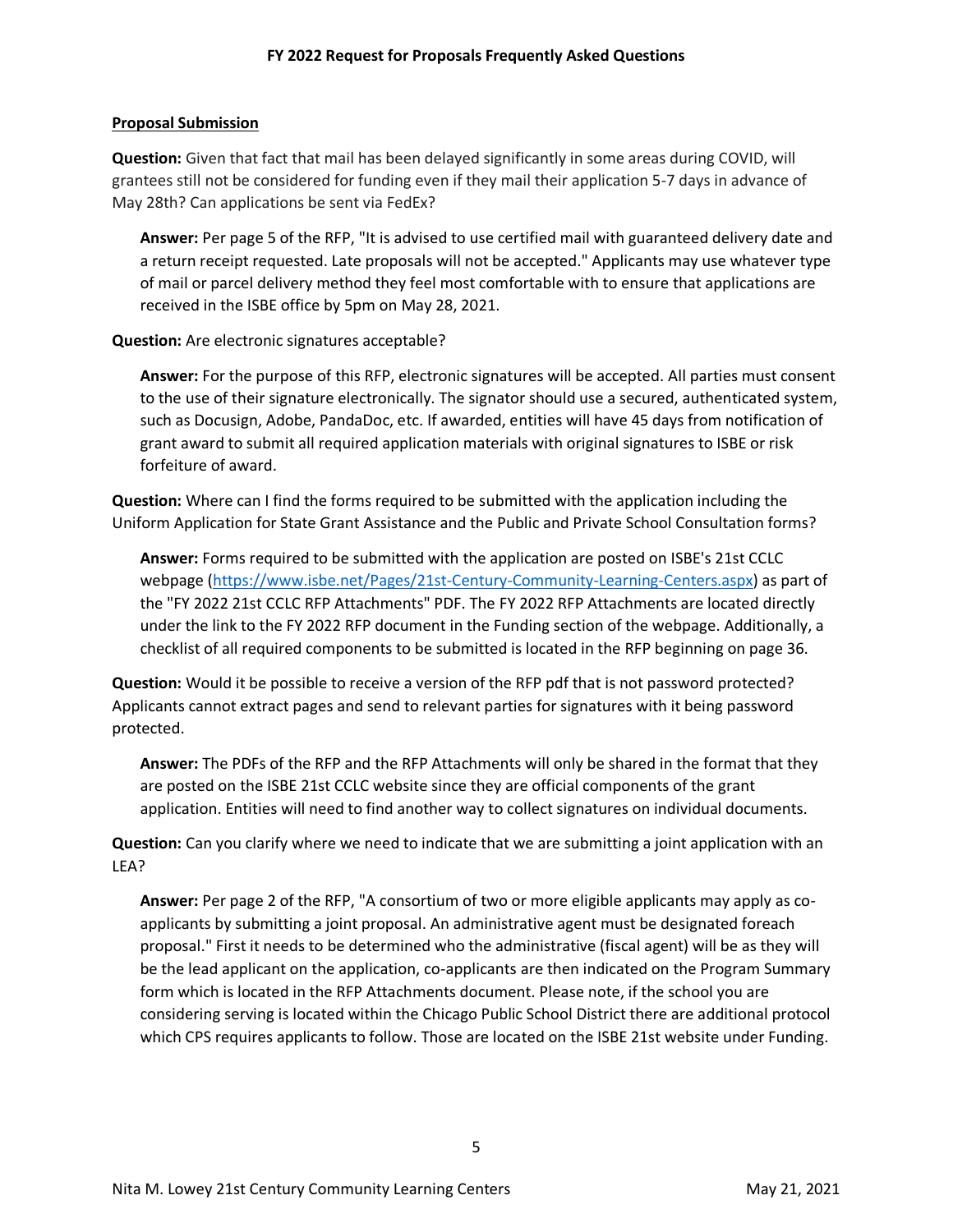**Question:** Do we need a SAM number to apply for the grant?

**Answer:** Per page 4 of the RFP, "Dun and Bradstreet Universal Numbering System (DUNS) Number and System for Award Management (SAM): Each applicant (unless the applicant is an individual or Federal or State awarding agency that is exempt from those requirements under 2 CFR § 25.110(b) or (c), or has an exception approved by the Federal or State awarding agency under 2 CFR § 25.110(d)) is required to: (i) Be registered in SAM before submitting its application. If you are not registered in SAM, you may do so at www.sam.gov; (ii) Provide a valid DUNS number [\(https://fedgov.dnb.com/webform\)](https://fedgov.dnb.com/webform) in its application; and (iii)Continue to maintain an active SAM registration with current information at all times during which it has an active federal, federal passthrough, or state award or an application or plan under consideration by a federal or state awarding agency. ISBE may not consider an application for a federal pass-through or state award to an applicant until the applicant has complied with all applicable DUNS and SAM requirements."

**Question:** Where does the narrative go in the order of submission?

**Answer:** Using the checklist that begins on page 39 of the RFP, the Narrative will be inserted after Attachment 19.

**Question:** What about forms that don't pertain because of the grade levels we are proposing to serve, for example Attachment 12 the State Graduation Courses.

**Answer:** If your proposal does not include graduation courses, you may simply write N/A for not applicable and sign this form to be included with your application materials.

**Question:** One question I have about the form is on Attachment 12, "State Required Graduation Courses." Since the program I'm working with is for a K-5 program, is that attachment required? We're debating as to whether elementary level courses are required for receipt of a diploma. Are all classes taken from K-12 required for receipt of a diploma?

**Answer:** Attachment 12 is required to be completed for programs wishing to offer high school courses for credit towards graduation. Page 18 of the RFP has more information about High School Credit that would require the full completion of Amendment 12. If your proposal does not include graduation courses, you may simply write N/A on Attachment 12 and have the required parties sign this form to be submitted with the application.

**Question:** Is that Attachment 7C for Program Income only applicable if the program is planning to make non-grant-funded income in the first year? My entity will not be implementing a participation fee structure until year two of its program at the earliest.

**Answer:** Program Income is discussed on page 26 in the RFP and includes a link to a guidance document [\(https://www.isbe.net/Documents/21st-Century-Program-Income-Guidance.pdf\)](https://www.isbe.net/Documents/21st-Century-Program-Income-Guidance.pdf). On page 2 of the Program Income Guidance Document, "The request to generate program income/fees must be a part of the approved original grant application." If there is an intent to generate program income at any point in the life of the grant, the attachment should be fully completed and included with the submission of the original grant application.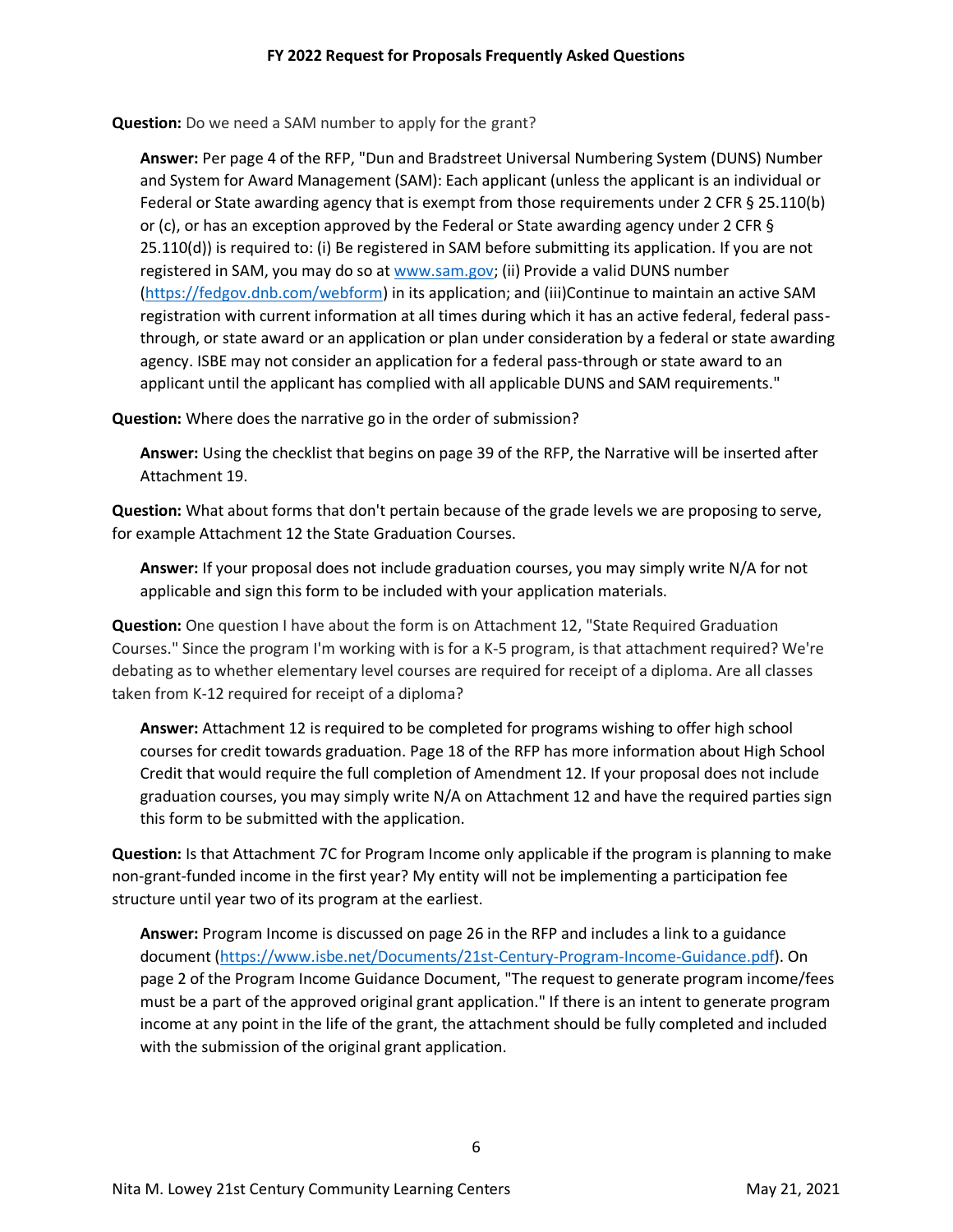**Question:** Were there header requirements for the narrative section of the application mentioned in the Bidder Webinar?

**Answer:** Yes, this was mentioned in the Bidder Webinar that is posted on the 21st CCLC website. The information is covered on slide 63 of that presentation. Specifically, referring to headers it was mentioned that page headers should include the name of the administrative agent and the date of submission.

**Question:** What is the difference between applicant and co-applicant?

**Answer:** Applicant would refer to the entity that will be the fiscal and administrative agent of the grant, if awarded. Per page 1 of the RFP, this can be any public or private entity. Each applicant must determine for itself if they wish to apply alone or with a co-applicant. Information about joint applications is on page 2 of the RFP if needed.

**Question:** What GATA requirements do I need to complete before submitting an application?

**Answer:** Information about this part of the process is located on pages 3 and 4 in the RFP. First of all, prior to submitting an application, applicants need to complete: Grantee Registration, Grantee Pre-qualification, and Fiscal and Administrative Risk Assessment (ICQ). All of those items are completed via the GATA web portal, located here:

[http://www.illinois.gov/sites/GATA/Grantee/Pages/default.aspx.](http://www.illinois.gov/sites/GATA/Grantee/Pages/default.aspx) *If an applicant is funded*, an applicant will also need to complete a Programmatic Risk Assessment which will be located via the ISBE Web Application Security known as IWAS system.

**Question:** How do we access the 21st CCLC New Awards System Listing in IWAS?

**Answer:** The 21st CCLC New Awards System Listing in IWAS will only appear in the IWAS account of *funded* applicants. For the RFP process directions for submission are located on page 5 of the RFP and require that applicants "Mail the original and two paper copies plus an electronic copy of the proposal on a USB flash drive" to the address listed in the RFP.

**Question:** If we are a school district who has already completed GATA information for other ISBE grants (DUNS, SAM, etc) Does a new GATA application need to be submitted for this grant, or only a Programmatic Risk Assessment if the application is funded?

**Answer:** An entity needs to ensure they have an active DUNS and SAM number. It is possible that an organization has already completed the GATA requirements and have obtained a DUNS or SAM number if they receive other grants where these items are required. It is the applicant's responsibility to verify that they have obtained a DUNS and SAM number as well as ensuring the 3 GATA requirements are completed for their entity prior to submitting the application.

**Question:** I would like to know if there are any specific preferences or requirements as to font type and size as well as spacing (for the proposal and attachments)?

**Answer:** Information about requirements in the narrative begin on page 39 of the RFP, including a mention about length of the narrative "The narrative description may not exceed 30 pages. Information exceeding the page limit will not be considered as part of the competitive review process." There are some formatting requests made especially of the narrative portion of the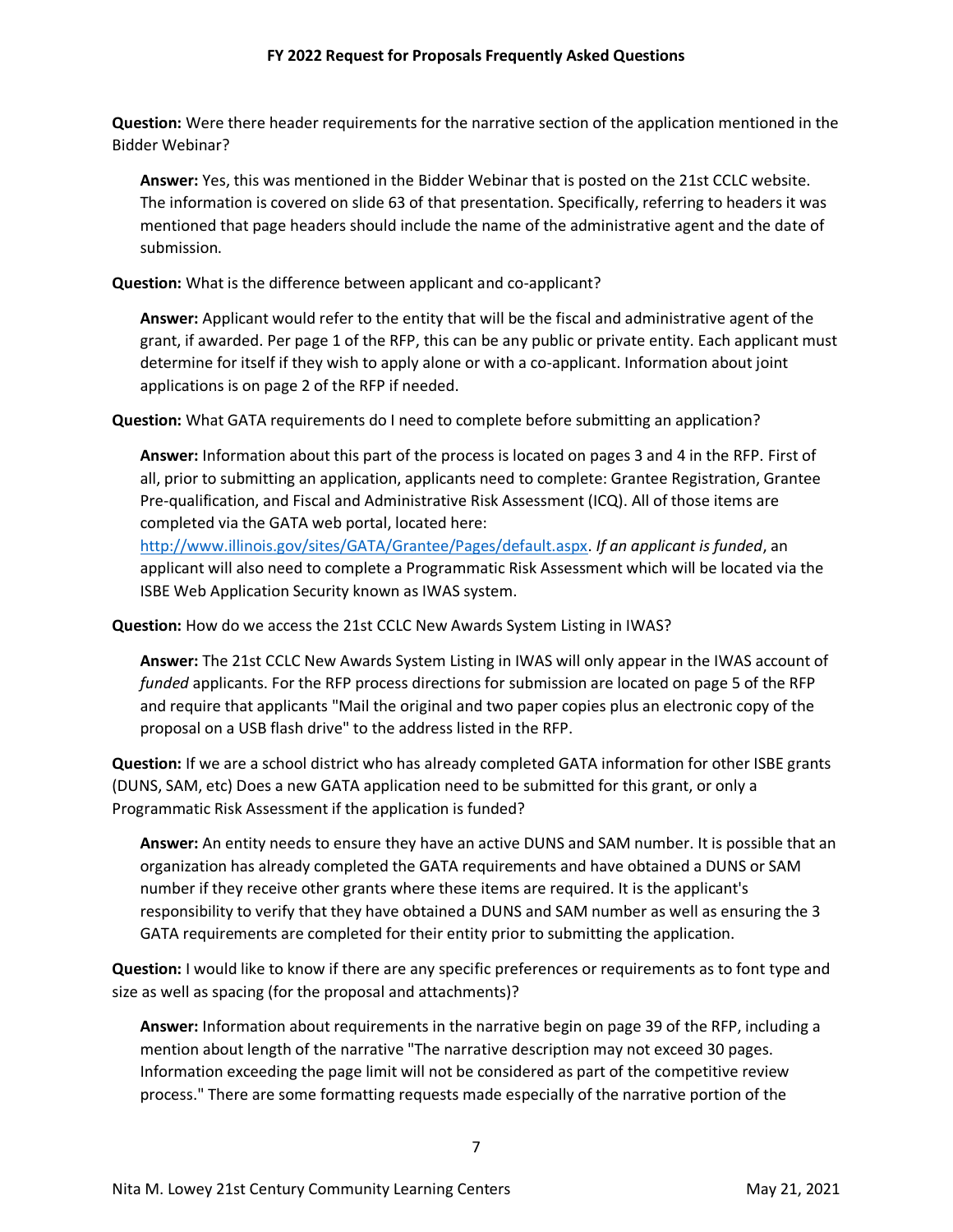application. Those are mentioned in the Technical Assistance Webinar that is posted on the ISBE 21st CCLC website. Slide 62 of the webinar is where 21st CCLC Content and Form of Application Submission begin to be discussed.

**Question:** Can charter schools sign their own MOUs/applications? Are they considered their own LEA?

**Answer:** Page 1 of the RFP indicates that "state-authorized charter schools" are eligible to apply but the following footnote is indicated after the phrase state-authorized, "Refers specifically to charter schools that are authorized by ISBE as opposed to charter schools authorized by LEAs. Charter schools authorized by LEAs are not eligible to apply independently from their authorizing LEAs." Additionally, there is the following note on page 2 of the RFP, "Note: A charter school that is a 501(c)(3) may apply with a Regional Office of Education or Intermediate Service Center that is recognized as an LEA."

**Question:** Can this application be completed electronically on ISBE?

**Answer:** Submission information for the RFP is found on page 5 of the RFP where it states, " Mail the original and two paper copies plus an electronic copy of the proposal on a USB flash drive to Kathryn Elvidge, Illinois State Board of Education, Wellness Department, Mail Code E-222, 100 North First Street, Springfield, Illinois, 62777-0001 to ensure the NOFO/RFP response is in the ISBE offices on May 28, 2021 at 5:00 pm. It is advised to use certified mail with guaranteed delivery date and a return receipt requested." There is no electronic option for the competition, *if funded* an applicant will complete information electronically.

**Question:** I am currently in the process of transitioning to be the Superintendent in a different school district. I begin July 1st but would like to submit on their behalf. Can I do so?

**Answer:** The RFP requests that application documents be signed by "a district superintendent or official authorized to submit the proposal." It would be up to the school district to decide if you are an authorized representative who can submit on their behalf.

**Question:** Using the guidelines set forth in the PowerPoint for the 21st CCLC Content and Form of Application Submission, I typed our organization's proposal abstract, double-spaced. However, it does not reflect as double-spaced when pasted into the PDF Attachments we are to us. I believe I recall that using the forms provided were required, however, in light of this circumstance I am curious as to what would be an acceptable way to resolve the issue.

**Answer:** You are correct that you are required to use the forms provided, such as Attachment 4. The double-spaced guideline is expected in the narrative portion of the application which is submitted in addition to the required forms. We understand that the required PDF forms will not be able to reflect that double-spaced formatting requirement.

**Question:** I have a question as a non-LEA applicant. We are now going to work with a community center to serve children and their families with out of school time programming. Who should sign attachment 11B and other forms requiring district signature?

**Answer:** The 21st CCLC grant has a collaboration requirement, per page 13 of the RFP, "Each non-LEA applicant must actively collaborate with the LEAs and school(s) from which participating students attend to develop and implement the proposed program." So even if you intend to serve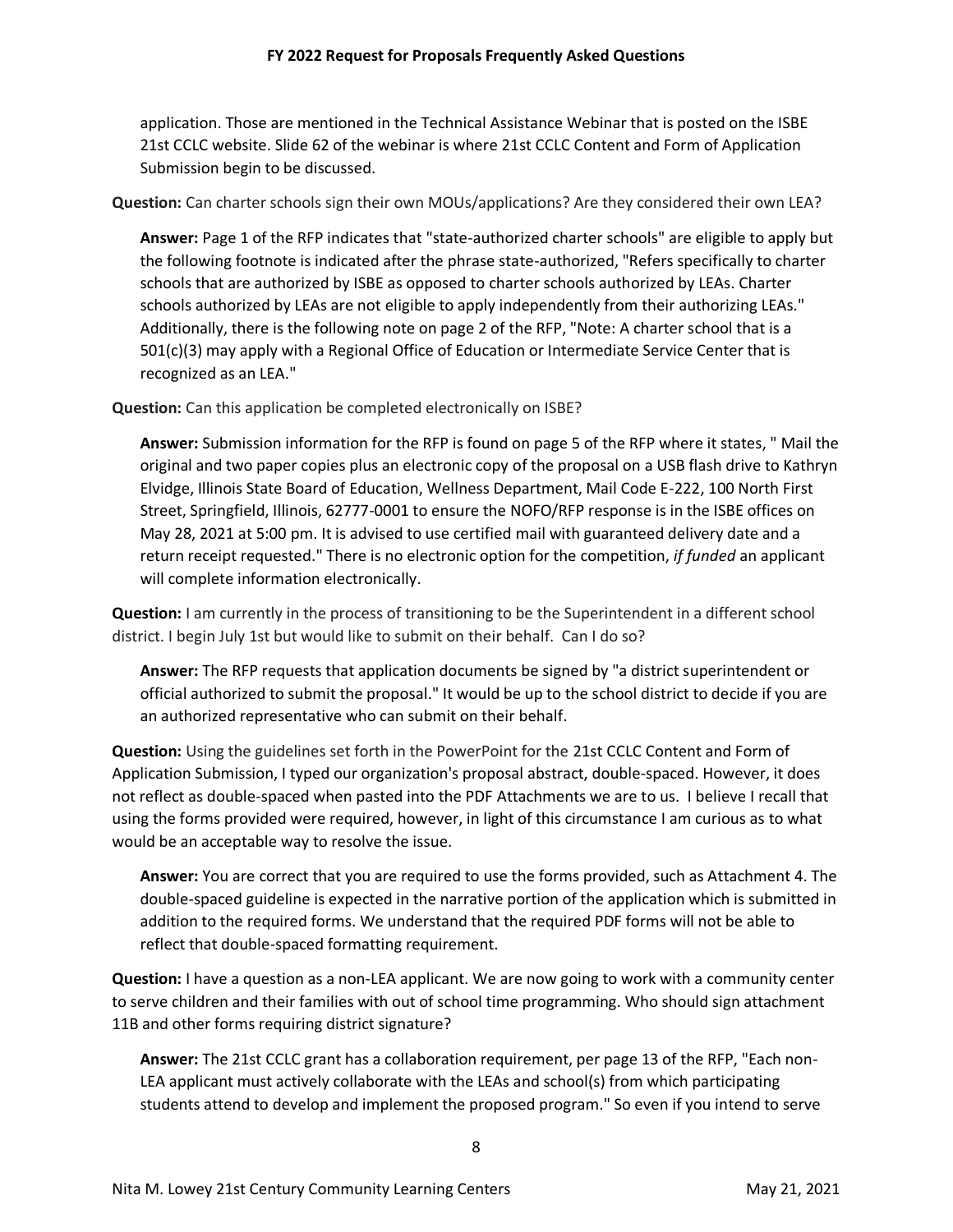students at a community center, non-LEAs are still required to collaborate with the schools those students attend. On Attachment 3, the Program Sites and Schools form applicants should, "Complete the information for each proposed program site for which funding is requested, including information about the school(s) whose students will be served at that site." (page 36 of the RFP). Therefore, any documentation in the application needed to be signed by school administration should be signed by the administration of the districts which students proposed to be served attend.

**Question:** We are a contract high school and its own 501(c)3. Could you please clarify if, as a contract school, we can apply independently or if we need to apply in conjunction with an LEA? We read the text below from the guidelines and are unsure if we can apply independently.

**Answer:** There are two portions of guidance in the RFP that may apply, but some of this is determined by your entity and connection to the LEA (Local Education Agency such as a public school district). Per page 1 of the RFP, "Charter schools authorized by LEAs are not eligible to apply independently from their authorizing LEAs." and then you also quoted the RFP from page 2, "A charter school that is a 501(c)(3) may apply with a Regional Office of Education or Intermediate Service Center that is recognized as an LEA." Both of these reference some entity acting as the LEA for a charter school.

**Question:** I had a question pertaining to the final document for submission. I have been working on the budget through excel and would like to insert numbers on attachment 9 of the form. Is there a way to do such or would I have to insert each number individually?

**Answer:** You'll have to insert the numbers onto Attachment 9 individually, it is a secured PDF and doesn't have the functionality of a spreadsheet.

**Question:** To make sure we have signatures correct, what is the difference between Authorized Official and Authorized Representative in our school district? Am I as superintendent the representative and my board president is the official?

**Answer:** That determination is up to each school district, the RFP states on page 36 "The Application page must be signed by the official authorized to submit proposals." As long as your board has authorized you to make decisions and commit resources on behalf of the district, you would be considered authorized.

**Question:** PR/Award Number or Project Name - Is that what we name our 21st CCLC program or the name of the grant - Title IV Nita M. Lowey 21st Century Comm Learning Center? And is that the same "Program Name" that goes on the FFATA form as well?

**Answer:** The PR/Award Number or Project Name is simply referring to the project they're applying for, in this case Nita M. Lowey 21st Century Community Learning Centers. Yes, this would also apply to Attachment 19 (FFATA).

**Question:** What is Applicant's Organizational Unit? Department Name and Division Name?

**Answer:** The Department and Division Name information would come from within your organization. Which department/division (if any) within your organization that is applying for the grant.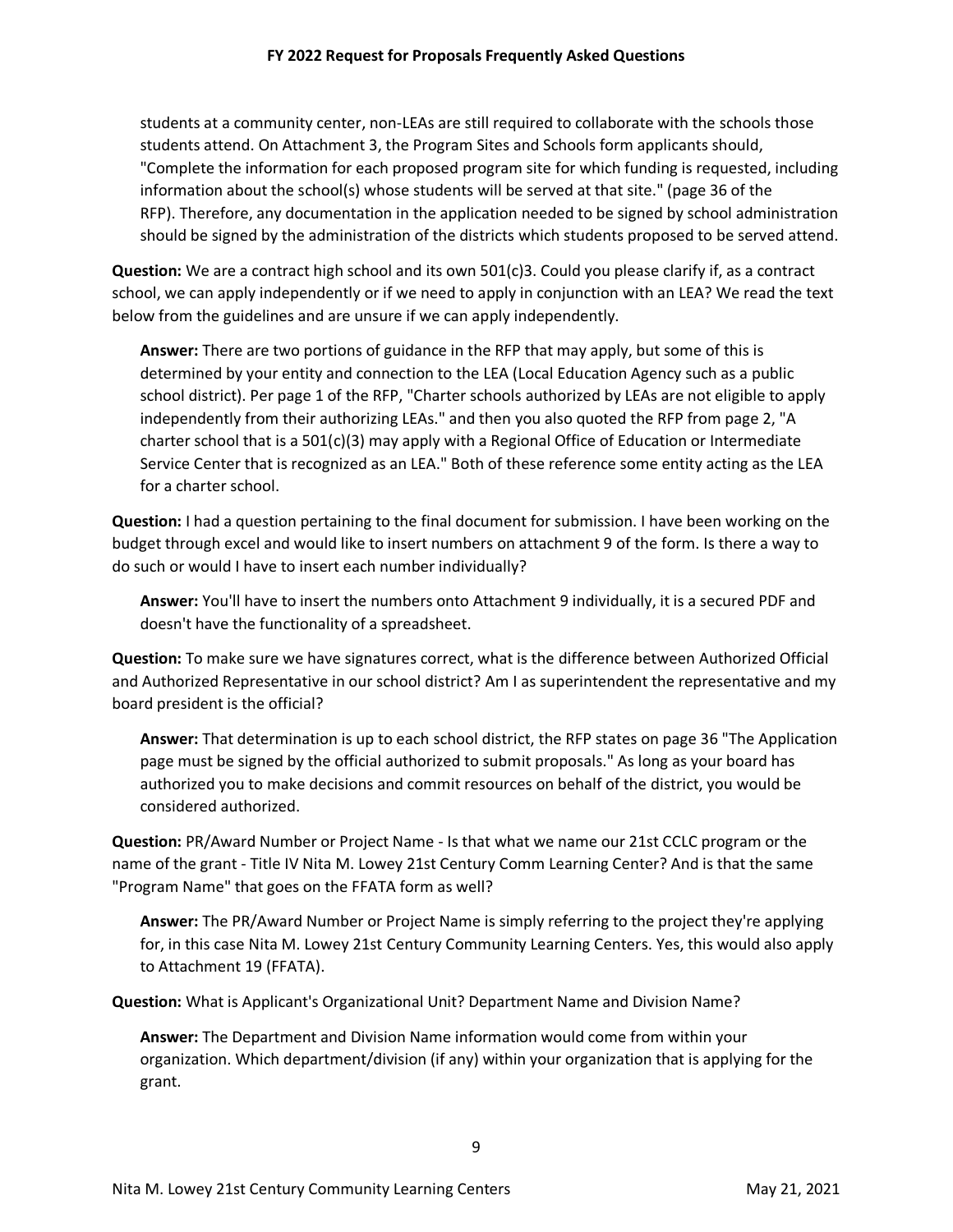**Question:** I read the FAQ but just want to make sure I understand, there is no electronic submission. 2 paper copies and flash drive only by May 28th 5pm, right?

**Answer:** Correct, no electronic submissions per page 5 of the RFP "Proposals must be received by mail no later than May 28, 2021, at 5:00 pm."

**Question:** I've searched for instructions on Disclosure of Lobbying Activities and remember years ago most of it was NA. So we just type NA on each line and sign, right?

**Answer:** Yes, if a document does not apply, please simply write N/A and still sign to submit with application.

**Question:** On Attachments 15 and 16, there is a line labeled "PR/Award Number or Project Name." Is that an ISBE notation, or is that something that our school district should know?

**Answer:** The PR/Award Number or Project Name should be filled in by the applicant. It is simply referring to the project they're applying for, in this case Nita M Lowey 21st Century Community Learning Centers.

**Question:** I was not sure if the Equitable Participation of Private Schools form -Attachment 11A was a requirement for the 21st Century Learning Grant application.

**Answer:** All applicants proposing to serve public schools must also consult with private schools within the geographical area proposed to be served by the grant and submit Attachment 11A. Per page 20 of the RFP, "A public school or other public or private entity that is awarded a grant must provide equitable services to private and public school students and their families. Grantees designing a program that meets this requirement must provide comparable opportunities for the participation of both private and public school students in the area served by the grant."

**Question:** Attachment 11A - We do not have any private schools within our district boundaries, but I don't see a choice to indicate as such on the form. How would we note that, so the grant reviewers don't just think it was a step we skipped?

**Answer:** Please indicate that there are no private schools within the district boundaries on the form and have your authorized district representative sign.

**Question:** Attachment 11B - We are the public school. Do we have to sign this form for ourselves?

**Answer:** All forms must be included. You may simply write "N/A" for "not applicable" and sign.

**Question:** Attachment 12 - We are not offering any graduation course programs. As with the Private School form, how would we note that, so the grant reviewers don't think it was a step we skipped? Do we just leave that particular attachment out of our application when we submit it?

**Answer:** All forms must be included. You may simply write "N/A" for "not applicable" and sign.

**Question:** Attachments 16A-C - We have no lobbying activities to report. Do we need to fill these out and include them in our application at all?

**Answer:** All forms must be included. You may simply write "N/A" for "not applicable" and sign. The signature box is in the lower right corner.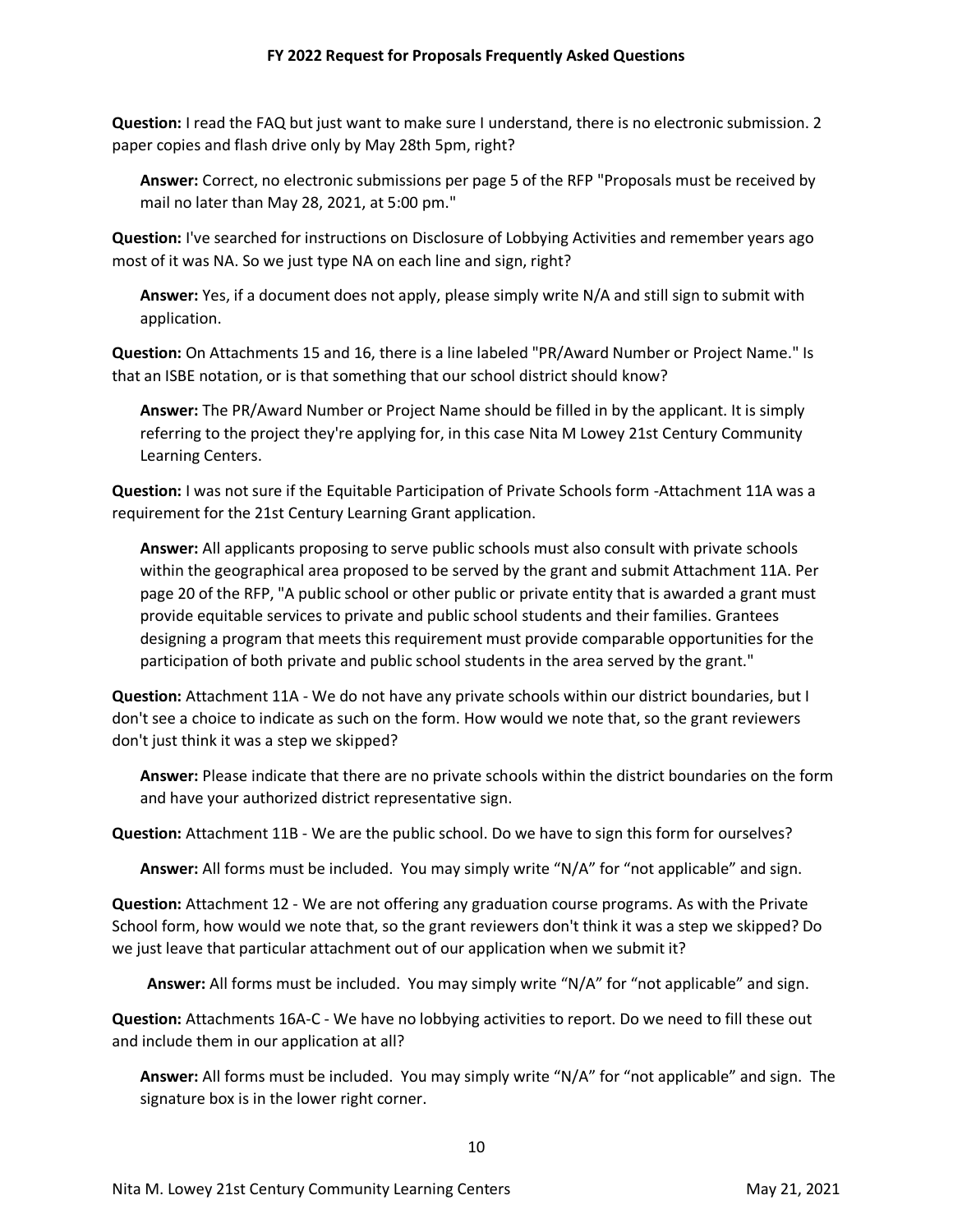**Question:** What is the Program Name?

Answer: The project name is Nita M. Lowey 21<sup>st</sup> Century Community Learning Centers

**Question:** To whom are the letters of agreement with partners addressed to?

**Answer:** In general, the letters of agreement are between the partnering organizations. Per page 25 of the RFP, "Once partnerships have been determined, applicants should execute letters of agreement with those entities that will serve as community partners in the 21st CCLC program and include roles and responsibilities of each entity."

**Question:** How would applicants know if schools were previously funded? Is there a record somewhere that houses the past history of programs that have been funded.

**Answer:** Previously funded 21st CCLC funded schools are included in a document posted on the ISBE 21st CCLC website. The document is at the bottom of the "Funding" section of the webpage or the direct link is here: https://www.isbe.net/Documents/schools\_served.pdf In terms of the RFP, previously funded applicants are considered "Applicants that have previously (since 2012) received 21st CCLC funding".

# **Grant Competition Priority**

**Question:** We do not have a co-applicant, it is just our district. Our district falls under three of the priority point criteria, but since it says "and" a joint applicant, are we ineligible?

**Answer:** Correct, all of the priority points would require you to have a co-applicant of "at least one public or private community organization." (page 11 of the RFP)

**Question:** All of my buildings are eligible for Title I, but we have it structured where only one school has the school wide program. No other schools can use Title funds. Do I only mark Title for the one school?

**Answer:** Guidance about Title I exists on page 3 of the RFP, "To this end, each applicant **must** propose to serve high poverty schools or schools eligible for *schoolwide programs* under Section 1114 of the Elementary and Secondary Education Act (ESEA), as amended by the Every Student Succeeds Act (ESSA) Title I Part A (i.e., schools in which not less than 40 percent of the children are from low-income families)".

**Question:** Where can I verify if I am a rural school?

**Answer:** Rural school information is discussed on page 12 of the RFP, and indicates that "Verification of rural status will be made by using the Rural Education Achievement Program provided by ED at [https://www2.ed.gov/programs/reaprlisp/eligibility.html.](https://www2.ed.gov/programs/reaprlisp/eligibility.html)"

**Question:** Can you provide clarification on when priority points are assigned?

**Answer:** The priority point information for this year begins on page 11 in the RFP. Per the RFP, "Proposals that receive a base score of 80 points or higher (out of 100 total points), as explained in the Application Review section, will be eligible for up to 30 competitive priority points." In other words, first the application must be scored and receive higher than 80 points, then the priority points will be added, if eligible. Information about the review criteria which will be used to evaluate all RFPs begins on page 47 of the RFP.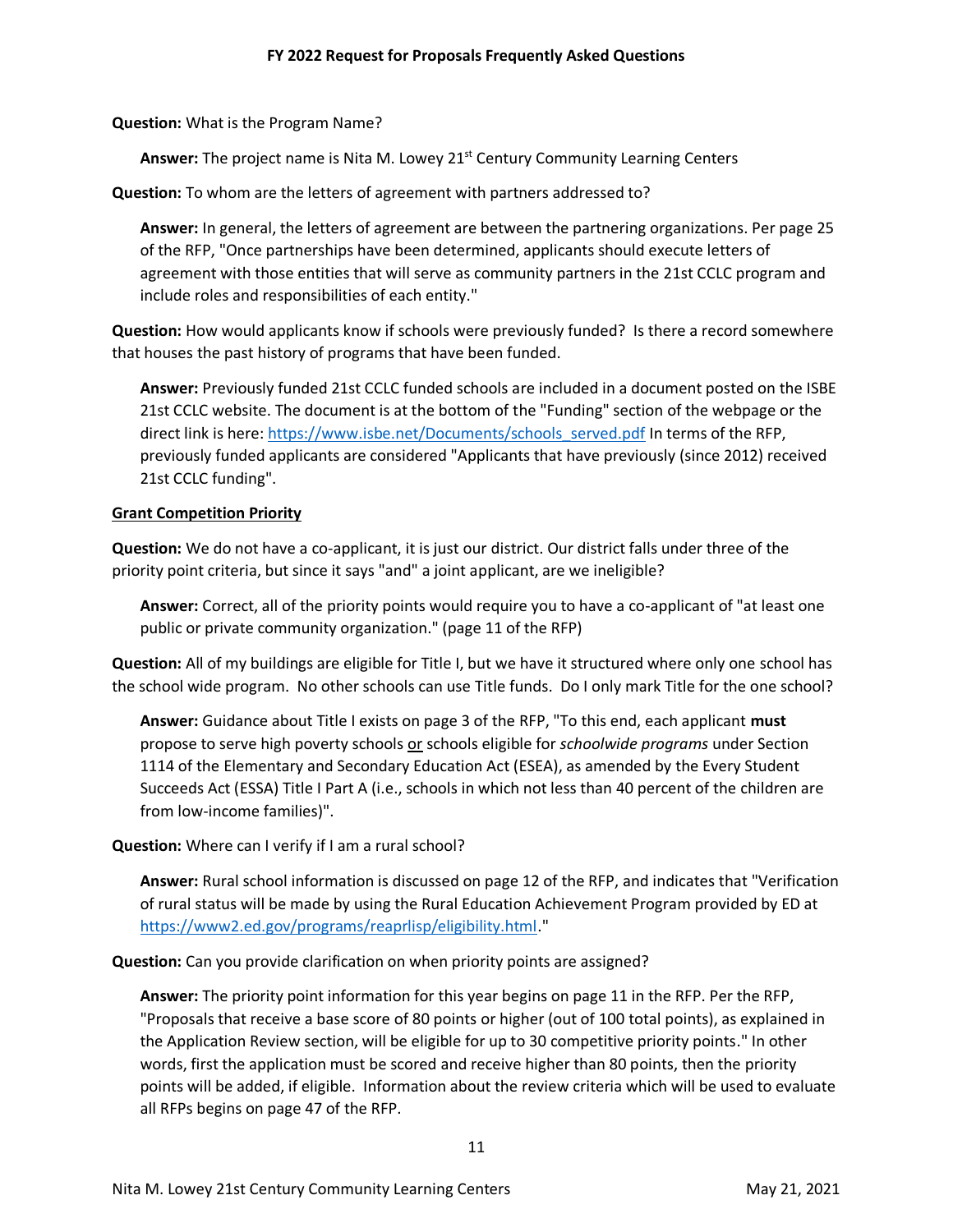**Question:** We will be partnering with a Title 1, Tier 2 public school, so we should be eligible for the priority points in that area, correct?

**Answer:** Per page 11 of the RFP is "These are programs that serve schools from Tier 1 or Tier 2 districts (status as determined by EBF in FY 2020 on the 2019-20 Illinois Report Card) identified as not having 21st CCLC services funded in Cohorts 13, 15, 19, and 21." So not only should the district qualify as a Tier 1 or Tier 2, but the district needs to not have any 21st CCLC services currently being funded within the district.

**Question:** The school we are working with has a grade range of K-8. Would we be eligible for the middle school priority points?

**Answer:** The RFP states (page 11), "For the purpose of this NOFO/RFP, middle schools are defined as eligible schools that contain exclusively grades 5 through 8, 6 through 8, or 7 and 8.". A key word to note here is the word exclusively, for a school to be considered a middle school in terms of being eligible for the priority points, it must be a standalone building which serves a combination of grades 5-8. K-8 buildings will not qualify as a middle school for priority points.

# **Budget**

**Question:** Is it permissible to budget for and pay a current Administrator to oversee the 21<sup>st</sup> Century program at their administrative rate?

**Answer:** Ultimately, that decision is up to the applicant and their co-applicant(s). Applicants should consider if the individual would have the time and capacity to dedicate to the 21st CCLC program when considering individuals for that position. In addition to on-site work overseeing programming, there are additional requirements which include the reporting and data collection requirements as well as attendance at required meetings or trainings. Additionally, per page 28 of the RFP, "The budget shall specify that no more than 5 percent of the total grant award shall be used for administrative and general expenses (General Administration 2300) (Page 56, Illinois State Plan for [Illinois 21st Century Community Learning Centers\)](https://www.isbe.net/Documents/21stCCLC_state_plan0711.pdf)". Depending on the rate of pay and percentage of time or hours that will be dedicated to the 21st CCLC program, these administrative costs could be in danger of approaching or surpassing the 5% cap.

**Question:** Is there an average cost per child to help determine the budget request?

**Answer:** No, applicants are encouraged to take into consideration proposed activities, number of students and families to be served, staffing levels, goals and objectives and evaluation services when determining the proposed budget. As costs for these items can vary throughout the state, there is no uniform cost calculation provided to applicants. Additionally, each applicant must be a good steward of public funds and take action to prevent the duplication of services. Applicants should identify other federal, state, and local programs that offer before and after school and summer services and work to coordinate and/or combine efforts for the most effective uses of public resources.